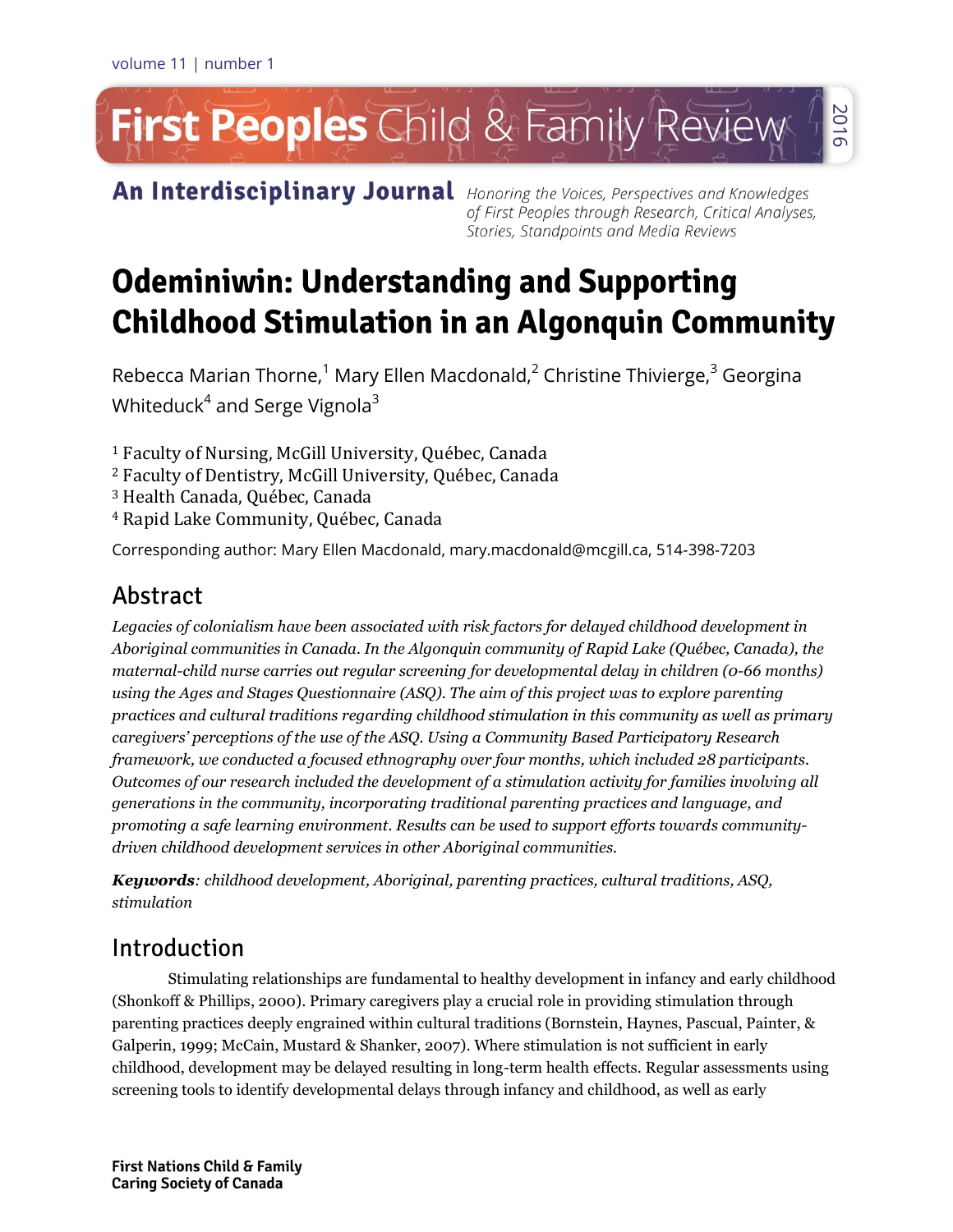interventions such as stimulation activities to correct these delays are the 'gold standard' across Canada (Williams & Clinton, 2011). Despite this standard, there is a lack of understanding regarding how different cultural groups perceive the implementation of these evaluation tools and activities within their communities. The project presented in this paper explores community perceptions regarding the use and adaptation of one childhood development tool and stimulation activity in the Algonquin community of Rapid Lake, Québec, Canada.

**25**

# **Background**

### **Childhood Development and Stimulation**

Early childhood development is defined as a child's neurological and physical development that provides a stable foundation upon which lifelong learning, behavior and physical and mental health can be built (McCain et al., 2007). From infancy, children have an innate curiosity to explore and learn about their environments, for which the caregiver-child relationship plays a fundamental role. Through stimulation in the form of play, verbal and non-verbal communication, and the demonstration of daily activities and routines, caregivers provide a secure and interactive environment to support this childdriven learning. The form stimulation takes is not a universal practice, it is unique to each cultural group and their child-rearing beliefs and practices (Shonkoff & Phillips, 2000). Low socioeconomic status, lack of community programs for infants and children, and unstable home environments are risk factors for delayed childhood development. Unstable home environments are characterized by violence in the household and community, poor caregiver mental health and wellbeing, substance abuse and depression (Keating & Hertzman, 1999; McCain & Mustard, 2002; Willms, 2002).

# **Childhood Development in Aboriginal Populations**

Aboriginal communities in Canada have both protective factors against, and risk factors for, childhood developmental delay. Cultural continuity is one protective factor important to Aboriginal conceptions of health, contributing to wellbeing, self-identity and self-esteem. A means of promoting cultural continuity is through the support of young families by community programs that facilitate the transmission of traditional language, values, beliefs and customs (Ball, 2012; Chandler & Lalonde, 1998; Greenwood, 2006).

Importantly, the prevalence of risk factors for delayed childhood development is higher in Aboriginal than non-Aboriginal communities in Canada. In 2009, 15% of Aboriginal women compared to 6% of non-Aboriginal women with a spouse or common-law partner reported that they had experienced spousal violence in the previous five years (O'Donnell & Wallace, 2015). Between 1997 and 2000, the rate of homicide for Aboriginal women was 5.4 per 100,000 and 12.2 per 100,000 for men versus 0.8 per 100,000 for non-Aboriginal women and 1.8 for non-Aboriginal men (O'Donnell & Wallace, 2015). A national survey by Health Canada of First Nations communities between 2008 and 2010 reported the three top challenges to community wellness were identified as alcohol and drug abuse (82.6% of respondents), housing (70.7%) and employment (65.9%) (Health Canada, 2011). These statistics are indicative of violence, mental health status, drug use and unstable home environments in Aboriginal communities, which alongside historical trauma and ongoing colonial incursions, can impact the rate of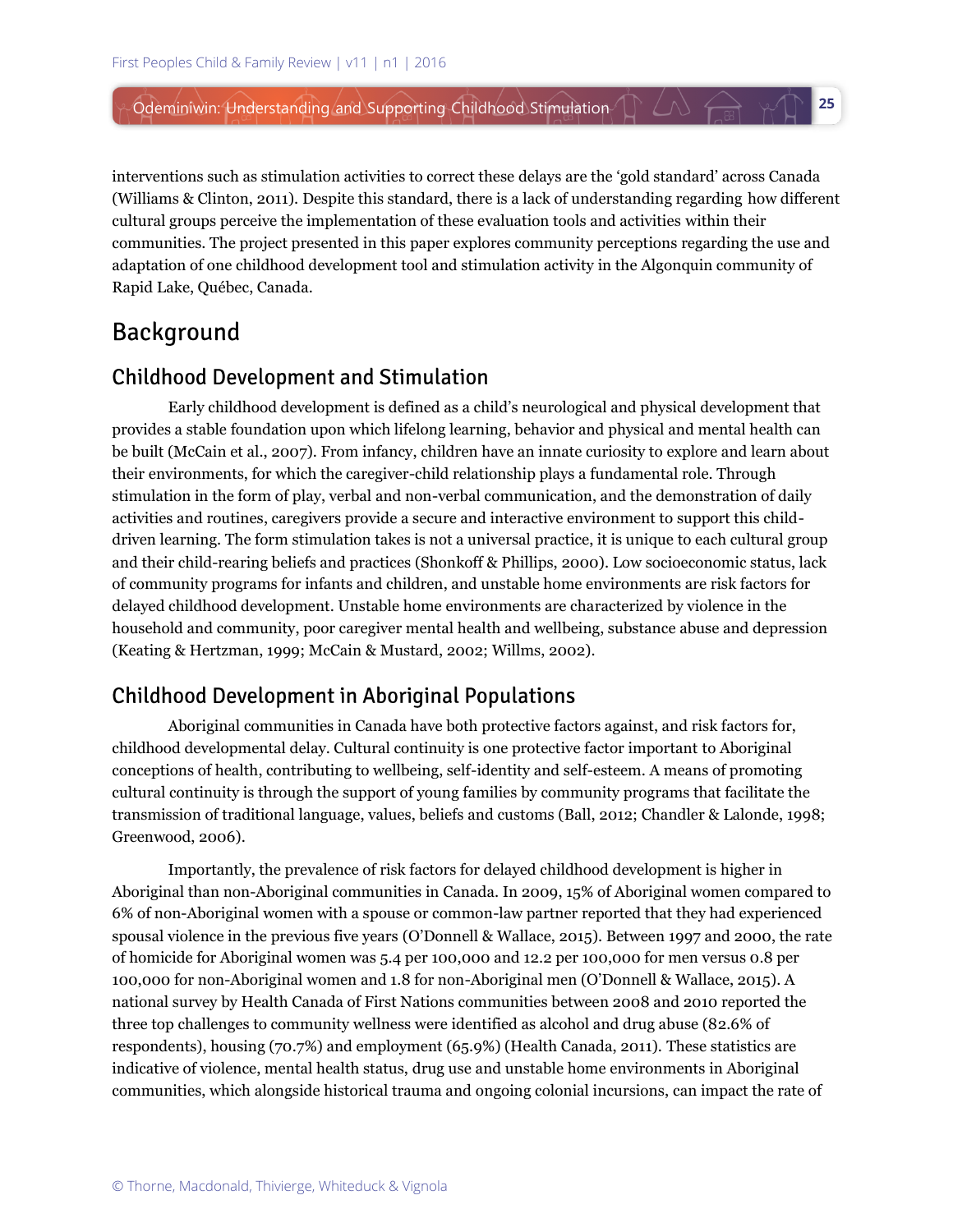developmental delays in children in these communities (Ball, 2012; McCain & Mustard, 2002; Willms, 2002).

**26**

 $\triangle$   $\leftrightarrow$ 

### Selecting Developmental Screening Tools for use with Aboriginal Populations

Guidelines provided by the Canadian Pediatric Society recommend healthcare professionals complete regular developmental assessments throughout infancy and childhood, with the goal of identifying and minimizing developmental delays through the provision of early intervention (Williams & Clinton, 2011; Elbers, Macnab, McLeod & Gagnon, 2007). The most widely used developmental screening tools and stimulation supports in Canada are the Nipissing District Developmental Screen (NDDS), Parent's Evaluation of Developmental Status (PEDS) and PEDS: Developmental Milestones (PEDS: DM), and the Ages and Stages Questionnaire (ASQ) (Williams & Clinton, 2011).

While none of the above standardized tools have been specifically adapted for any First Nations populations (Dion-Stout & Jodoin, 2006), the First Nations and Inuit Health Branch of Health Canada has identified the ASQ as a culturally-appropriate tool for use in First Nations communities since it "can be readily adapted to…many different populations, including First Nations" (Dionne, McKinnon & Squires, 2010; Dion-Stout & Jodoin, 2006). In Canada, studies exploring the use of the ASQ in First Nations communities have identified the tool as "appropriate for use," but also support further research (Dionne et al., 2010; Dionne, McKinnon, Squires & Clifford, 2014). Despite these recommendations, it is not clear what adaptations are required to make this tool "culturally appropriate" for a community or whether adapting the tool will impact the validity of its results (Dionne et al., 2014).

### **Supporting Childhood Stimulation in Aboriginal Communities**

Following the identification of developmental delays in children, culturally-adapted programs must be in place in order to minimize the long-term consequences of these delays (Shonkoff & Phillips, 2000; Williams & Clinton, 2011; Elbers et al., 2007). Many provincial parenting programs and services offered across Canada are not available in First Nations communities (Ball, 2008). The Aboriginal Head Start program, a federally funded preschool program, is one service dedicated to community controlled and operated curriculum to promote Aboriginal child health and development (Ball, 2008; Ball, 2012; Chandler & Lalonde, 1998; Greenwood, 2006).

Notwithstanding the important contributions of Aboriginal Head Start, a recent study involving children of Aboriginal heritage suggests that preschool age is not early enough for the introduction of developmental activities (Benzies, Tough, Edwards, Mychasiuk, & Donnelly, 2011). The use of development assessment tools can fill an important gap prior to the enrollment of a child in Aboriginal Head Start, where more formalized services are lacking. The ASQ is one tool already being used in First Nations communities (Dionne et al., 2014). The ASQ is a caregiver or healthcare professional-completed screening and stimulation tool that includes questionnaires to be completed in the home setting at prescribed intervals from 1 month to 66 months of age. Upon completion of each questionnaire, a score is produced which falls on either side of a cutoff value (Squires, Bricker, & Potter, 1997). When children score below this cutoff, their primary caregivers are provided with an ASQ activity sheet with 20 agespecific activities to complete at home in order to stimulate the child's development (Squires et al., 1997).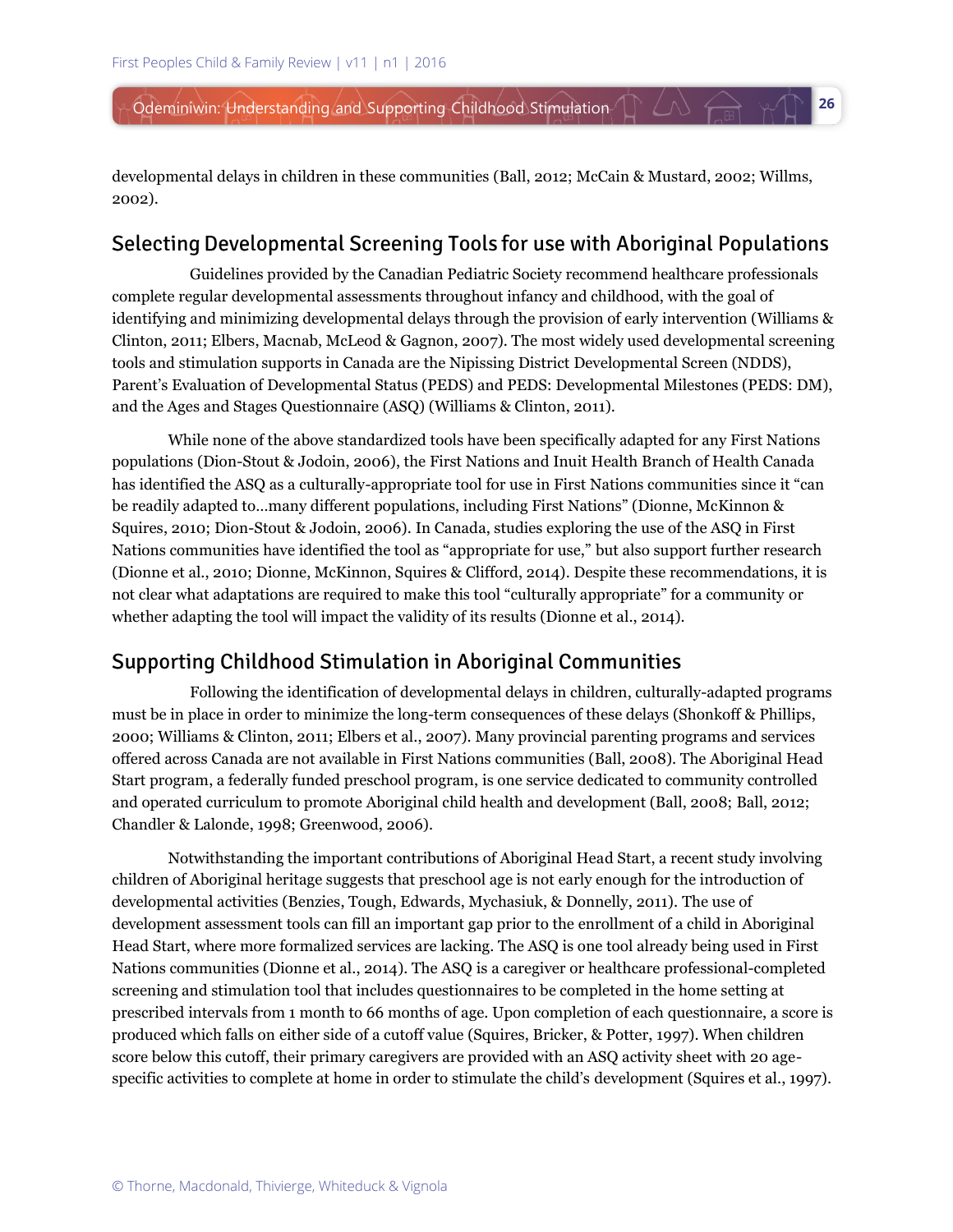# Setting

Rapid Lake is a semi-isolated community in Québec, home to the Algonquins of Barrière Lake. The community is located 400 km north of Montreal, Québec and has a population of 400. The community includes a daycare, elementary school, volunteer fire department, and a federal governmentrun Nursing Station, the Kitiganik Health Centre, which includes a Day Centre with a kitchen designed for community activities. There is no high school and thus students must billet two hours away in order to continue their education. At the time of this study, the Kitiganik Health Centre employed four non-Aboriginal advance practice nurses, an Algonquin community-health representative (CHR) and an Algonquin maternal-child health worker. In order to ensure cultural sensitivity, the CHR and maternalchild health worker liaise between the nurses and the community when providing care and designing programs. Due to the physical isolation of this community and lack of employment opportunities, the rate of unemployment is estimated at 80-90%, dependent on the season. Most community members receive monthly social assistance and live in low quality housing in crowded conditions (Lang, Macdonald, Carnevale, Levesque, & Decoursay, 2010).

**27**

 $\triangle$   $\triangle$   $\land$   $\Uparrow$ 

Conflict has impacted this community both internally, through leadership crises, and externally with disputes between the provincial and federal governments over political and financial matters. The effects of colonization and assimilation are still evident in this community today, including the legacy of the reservation system, the Indian Act of 1876, and residential schools (Lepage, 2009; Royal Commission on Aboriginal Peoples, 1996). The residential school system purposefully removed Aboriginal children from their families and prohibited them from speaking their own languages or engaging in activities related to their culture (Ing, 2006). Negligence, abuse, physical and sexual violence have been reported to be common occurrences in these schools, and have affected subsequent parenting practices due to the reduced transmission of language, culture and identity to younger generations (Ing, 2006; Lepage, 2009).

Despite this colonial history, the Rapid Lake community remains resilient through the preservation of their culture. Many Rapid Lake families continue to live a traditional lifestyle practicing cultural activities such as beading, sewing, hunting, fishing and trapping. Community members are also active in efforts to maintain control over their land and local governance, and many speak Algonquin and teach this to their children as their primary language (Sherman, Macdonald, Carnevale, & Vignola, 2011). These elements of resilience are important protective factors for healthy childhood development within this community.

In this community, one of the advanced practice nurses - the maternal-child nurse, has specific training in obstetrics and pediatrics and follows the care of women throughout pregnancy, delivery and the school-aged years of their child's life. Prior to our study upon implementation of the ASQ, this nurse felt a resistance from caregivers as many reported either losing activity sheets given to them or simply not completing the suggested activities at home. This nurse's experience prompted our study: she was compelled to better understand how the community members felt about the ASQ.

## Methodology

This project is the result of the joint effort between the Ingram School of Nursing of McGill University and the Kitiganik Health Centre. Team members included the lead researcher, her supervisor,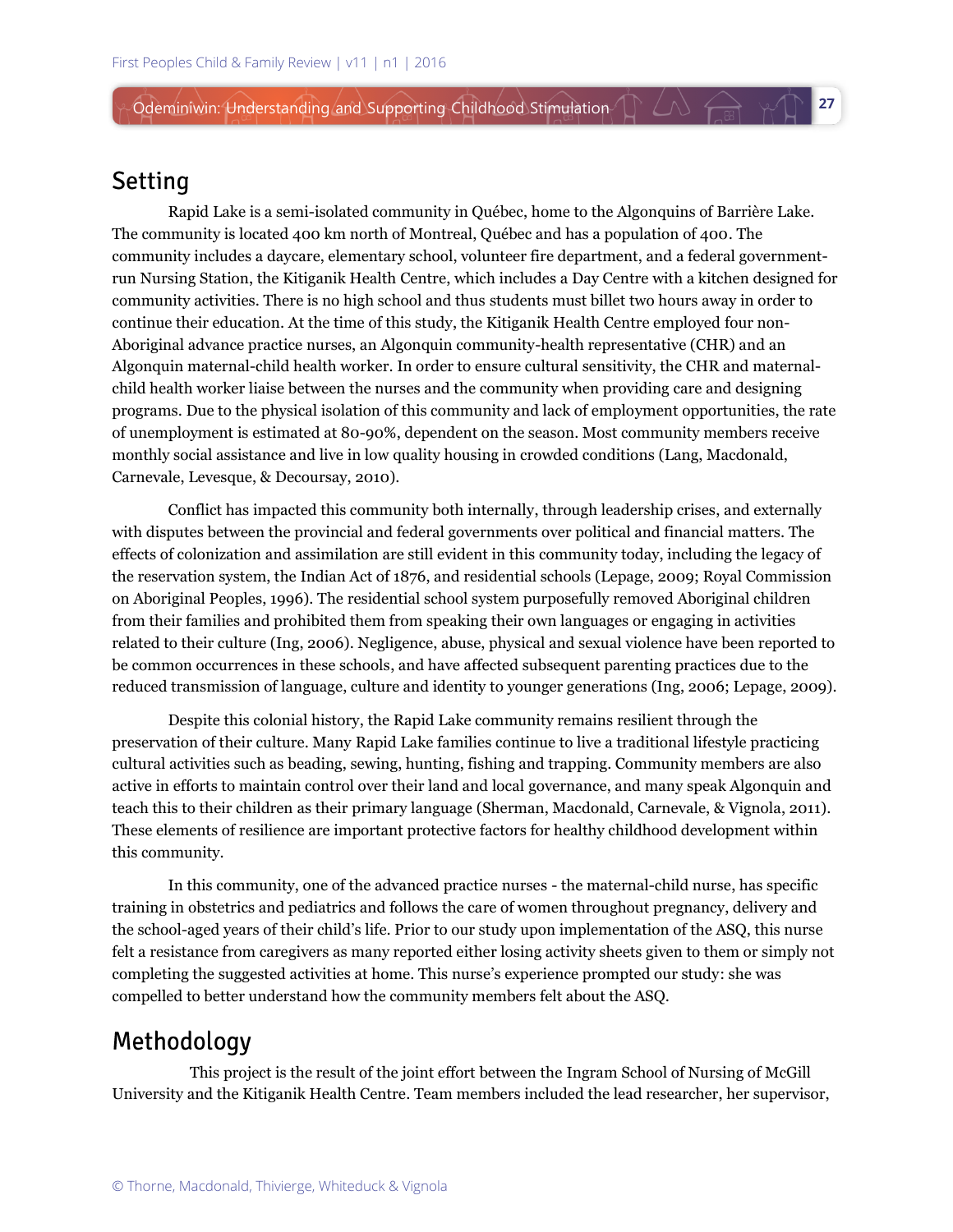the head nurse and maternal-child nurse from the nursing station and the Algonquin maternal-child health worker. This project was designed and completed as part of a four-month Masters in Nursing research project and clinical placement. During this time, the lead researcher lived in the community.

There were three objectives of this project. The first was to gain an understanding of parenting practices and cultural traditions regarding childhood stimulation in the community. The second objective was to gain an understanding of how the use of the ASQ tool and activities were perceived by primary caregivers in the community. The third objective was to work with caregivers to develop a locally-adapted child stimulation activity.

This project was exploratory in nature, designed with a focused ethnographic methodology (Roper & Shapira, 2000). Whereas classical ethnography seeks to understand an entire cultural group through extensive fieldwork, focused ethnographies use many of the same data collection methods over a shorter time period, with a more focused topic of investigation (Polit & Beck, 2008; Speziale & Carpenter, 2007). Focused ethnographies are increasingly implemented in nursing research as a way of adapting nursing practice to a community's beliefs and social context (Cruz & Higginbottom, 2013; Roper & Shapira, 2000).

Classical ethnography and the early social ethnographers come out of a colonial history in which Indigenous peoples' experiences were framed via Eurocentric models (Cruz & Higginbottom, 2013; Tuhiwai Smith, 2001). Ethnographic engagement has since developed to promote research that is respectful, ethical and useful; the Community Based Participatory Research (CBPR) framework used in this project is one such way to adapt this methodology to fit with indigenous priorities (NAHO, 2012; Tuhiwai Smith, 2001). CBPR is a collaborative approach to research that addresses the inequalities and negative impact of research grounded in European values and Western scientific principles within Aboriginal communities (NAHO, 2012). This framework involves equal contributions from all partners through a community-identified research topic, community consultation, participation and indigenous ways of knowing in all stages of the research project in order to ensure community ownership of the resulting suggestions for nursing practice (NAHO, 2012).

### **Data Collection**

The project was divided into four phases of data collection, each directed by the lead researcher: key informant interviews, a focus group, a pilot activity and a community presentation of the results. The key informant interviews and the focus group were audio-recorded with the exception of one interview at the request of the key informant. The lead researcher transcribed audio-recordings; the non audiorecorded interview was hand-noted as closely to verbatim as possible. Participant observation, an essential element of ethnography, was implemented during all four phases; further, the immersion of the lead researcher in the community over four months greatly facilitated her familiarity with local narratives and cultural practices regarding early childhood development (Cruz & Higginbottom, 2013; Polit & Beck, 2008; Speziale & Carpenter, 2007). Participant-observation data took the form of methodological, analytical and descriptive field notes documenting interactions of individuals within their social community and environment (Creswell, 2003; Polit & Beck, 2008). The researcher also recorded reflective field notes which included continuous self-critique and self-appraisal as the embedded ethnographer (Creswell, 2003; Lincoln & Guba, 1985).

**28**

 $\Lambda$   $\leftrightarrow$   $\Lambda$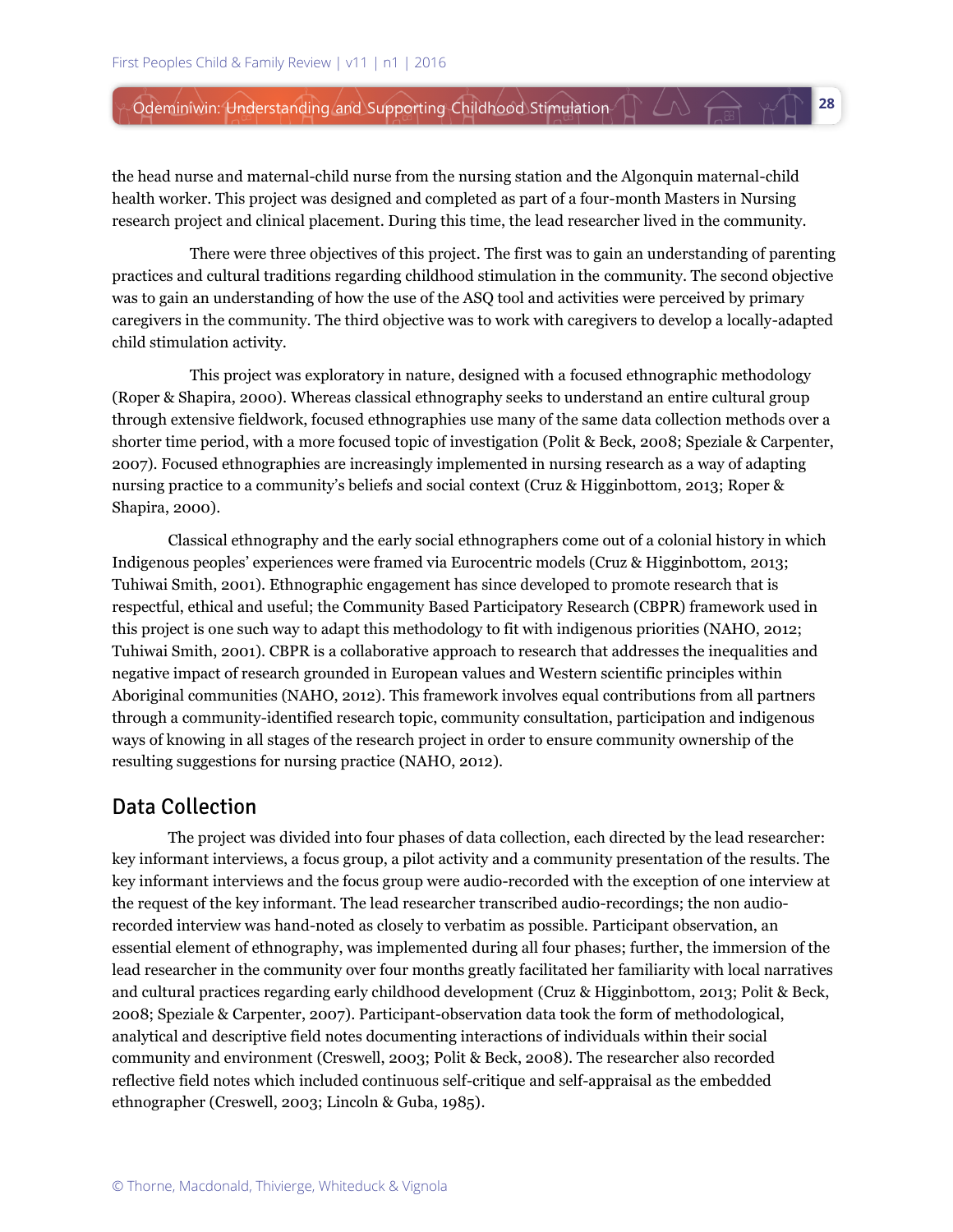In order to be eligible for participation in this project, participants had to be self-identified community members, 18 years or older, able to communicate in English, French or Algonquin (via an interpreter) and willing to provide written or verbal consent (Canadian Institutes of Health Research et al., 2014). Primary caregivers - someone who self identifies as the individual responsible for a child's care - were required to have a child three years old or younger. This age group was selected because no community programs exist to promote stimulation and development for children of this age beyond the Ages and Stages Questionnaire. Participants were selected using convenience sampling and were recruited in person by the maternal-child nurse and maternal-child health worker, based on their extensive experience with caregivers in the community (Polit & Beck, 2008).

Phase One included six key informant interviews. A key informant was defined as an individual knowledgeable in parenting practices and cultural traditions related to childhood development. The six key informants included three health workers, one mother, one grandmother and one educational professional; four were Algonquin, two were non-Aboriginal.

Phase Two involved one focus group with five primary caregivers, using an interview guide developed from the findings from Phase One. To encourage participation from additional community members, participants in this phase had not participated in Phase One.

Phase Three drew upon the data derived from Phases One and Two to develop a stimulation activity for caregivers. The activity consisted of an *Odeminiwin*, a playgroup for caregivers and their children in which they completed activities in a group setting. Caregivers were given a reformatted ASQ activity sheet tailored to the group activity for use at home. Nine children ranging from two months to six years old and eight adults including five mothers, one uncle, one grandmother and one father attended the pilot activity. Participants from Phases One and Two were invited and four attended this phase. Verbal feedback regarding the design of the activity was collected.

A presentation of overall findings to the community took place in Phase Four. All members of the community were invited to attend and offer feedback through posters and word of mouth. The presentation was attended by four adult community members, including two participants from Phase One.

### Data Analysis

In accordance with the reflective nature of ethnography, data analysis was ongoing throughout the project (Bernard, 2002). During Phases One and Two, individual transcripts were analyzed using open coding during multiple closed readings. Each interview was read using immersive line-by-line memo writing and analysis in order to create preliminary codes identifying salient categories represented in the data (Strauss & Corbin, 1990). Descriptive, methodological and analytic notes were documented in order to support this process (Bernard, 2002; Strauss & Corbin, 1990; Walker & Myrick, 2006). Following the preliminary coding of each interview, a constant comparison approach analysis was used to compare emerging codes with those of previous interviews in order to identify both recurrent and novel codes (Strauss & Corbin, 1990). Upon completion, axial coding was implemented to identify the relationships between preliminary codes, building broader themes. Selective coding was then used to integrate these themes into core codes that tell the story of the data (Ayres, Kavanaugh, & Knafl, 2003; Strauss & Corbin,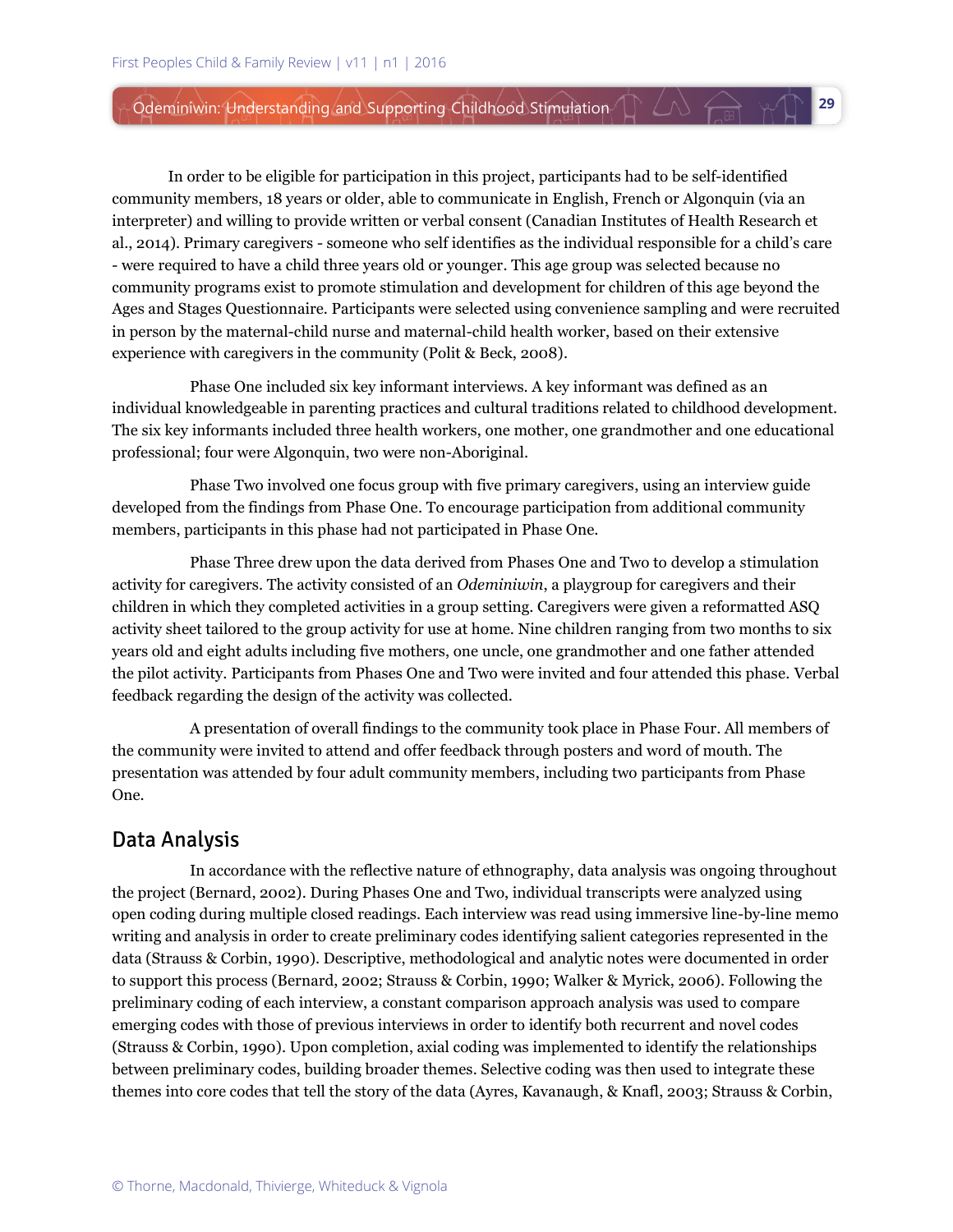1990). After delivering the pilot activity in Phase Three, oral feedback and observations were triangulated with previously identified themes (Creswell, 2003; McWilliam, 2000). These themes were presented to the community in Phase Four.

**30**

### **Methodological Rigor**

Methodological rigor was maintained via prolonged engagement in the field, memberchecking with Aboriginal and non-Aboriginal participants, and peer debriefing (Creswell, 2003; Maggs-Rapport, 2001; McWilliam, 2000). During Phase Three four key informants (three Algonquin, one non Algonquin) were given segments of interview transcripts along with preliminary themes. Participants were all in agreement with the preliminary interpretations, and thus this member checking verified the preliminary analyses of the data leading to the development of the pilot activity. Peer debriefing was a critical component of this project, taking place weekly between the lead researcher and her supervisor. These sessions ensured critical feedback regarding data collection and analyses and produced an audit trail ensuring credibility and confirmability of the analytic process (Ingleton & Seymour, 2001; McWilliam, 2000). Thick descriptions of the setting, participants and data collection procedure were also developed in order to ensure the transferability of these findings to other settings (Lincoln & Guba,1985; Maggs-Rapport, 2001; McWilliam, 2000; Polit & Beck, 2008). The proposal for this research received ethical approval by the Institutional Review Board of McGill University prior to its initiation.

# **Results**

The following presentation of results outlines the five broad themes that emerged from our analysis. As is consonant with ethnographic analysis, both empirical evidence and Aboriginal history have helped us to better understand parenting practices within this community, including the challenges caregivers of young children face and their perceptions of the utility of a non-Aboriginal tool for their families.

### *1. Historical trauma: "Something is broken"*

When asked about traditional parenting practices, both Aboriginal and non-Aboriginal participants struggled to provide examples. One mother explained that traditions for promoting the development of infants and young children are not clear: "We haven't been taught anything about development." Other community participants supported this statement, explaining they were not sure why they did not know examples of parenting traditions. The health care workers observe many parents are not confident in parenting, and attribute this to the intergenerational legacy of colonization and residential schools explaining that when it comes to parenting, "something is broken."

When asked what the greatest challenge parents face in Rapid Lake, one mother answered: "Drugs and alcohol." She then explained: "If the mother stops, the husband doesn't stop; if the husband stops, the mother doesn't stop… they both go on the same road…to 'misery land'…and the kid doesn't have nothing after." Parenting within the frame of historical trauma and the realities of addiction, poverty and violence means that many parents don't have the physical or emotional reserves beyond their family's basic needs to devote to parenting.. A community member agreed, explaining that these realities significantly impact parent-child relationships: "Raising a child is hard when you feel good. Imagine when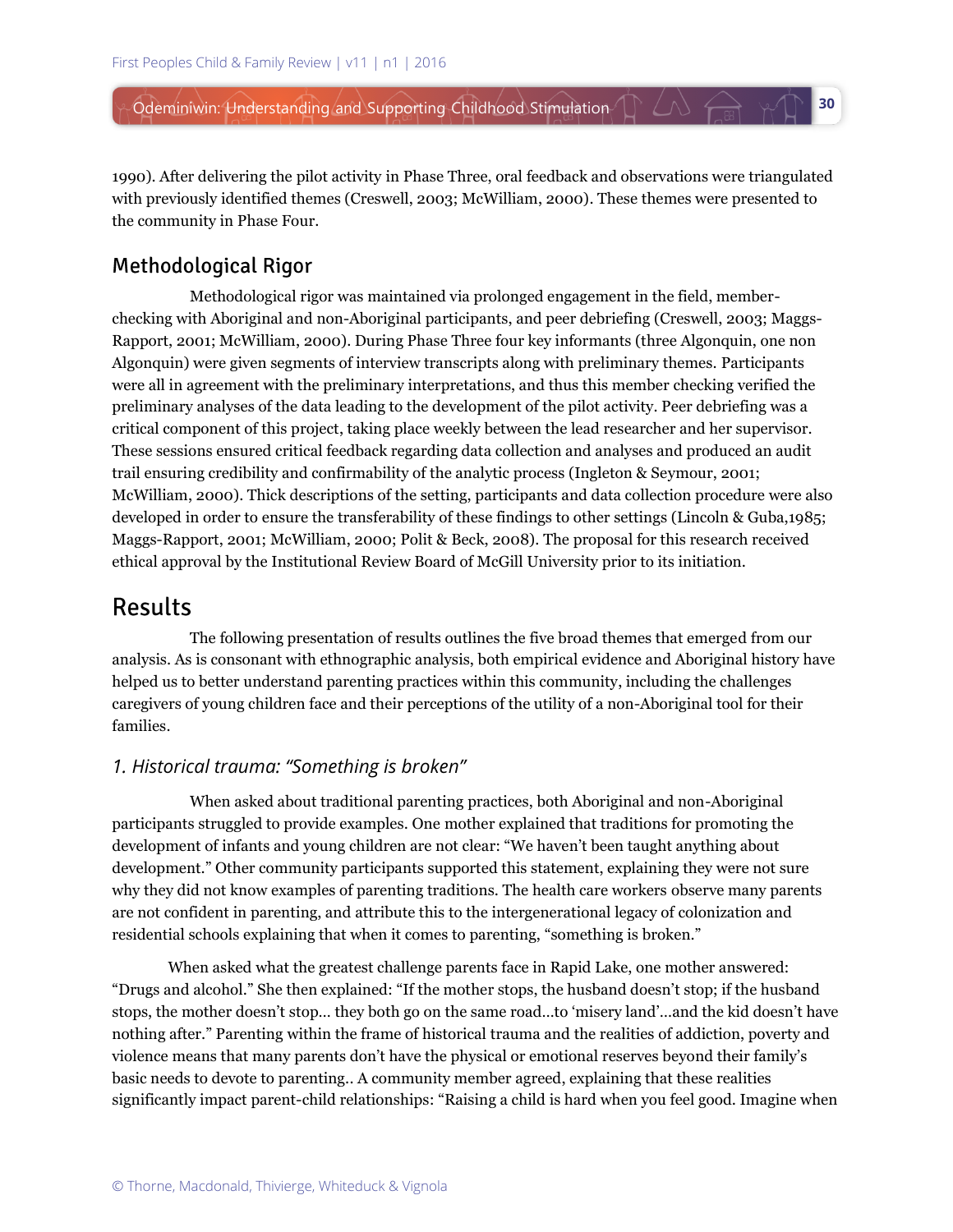you feel bad." Childhood stimulation through play and activities is therefore not a priority for these families.

**31**

 $\triangle$   $\ominus$   $\uparrow$ 

#### *2. Stimulation through participation*

While many parents struggle with these challenges, childhood development is still a concept primary caregivers are aware of and assess as their children grow. In contrast, childhood stimulation was not as familiar. A mother and a grandmother both explained that parents generally do not think explicitly about 'stimulating' their children to develop and said that childhood stimulation is not a topic parents discuss in this community. The grandmother elaborated by explaining that in the Algonquin tradition, there is "not really" a practice of stimulating babies to develop. According to her, stimulation takes place more passively, for example when children participate in household routines with their families, mimic caregivers and play alone or with siblings and other children. An educational professional supported this explanation, saying: "Kids learn things on their own" and grow up on their own. According to her, parents do not have to play a directing role in their child's development because young children learn new skills and games through independent outdoor play. This play includes learning how to fish, skate and play seasonal sports. Children in this community are independent from a very young age, as one community member explained: "We just throw the kids outside, that is their stimulation to develop." Thus, parentchild activities explicitly targeting stimulation are not a common practice in this community.

### *3. "The land takes care of the kids"*

Spending time in the bush is an important part of life for many community members. Participants explained that time spent on their traditional land allows them to take part in cultural traditions such as hunting, trapping and fishing. Traditional parenting practices are more evident in the bush, they said, and parents are more involved in the stimulation of their young children there. As a mother explained, families spend more time together when they are in the bush because it provides more of a routine for young children. This routine includes going to bed early, waking up early and playing in the yard near the house between mealtimes. Another mother elaborated, explaining that children learn more about their traditions in the bush because parents teach them about the animals and "What we are supposed to do (in the bush)." This teaching begins during infancy: "Some (parents)…when they go hunting, they take their kids and they go 'oh look, there's a fish!' and they make them touch the fish." Community members explained that time spent in the bush is also important for adults, as the bush is a much healthier environment than their community, supporting a healthier and more active lifestyle.

A health care professional explained that nature is a protective factor: "This is their land and the land takes care of the kids." This same health care professional explained that this can be difficult for people from outside of the community to understand because nature is often seen as a danger to children in cultures that do not have such a strong relationship with it.

#### *4. ASQ: a tool or a test?*

The ASQ was described as a negative intervention by many primary caregivers as the assessment and scoring process made them feel judged. According to a community member: "They (parents) don't want to participate, they think that we're saying their kids aren't smart enough, they're not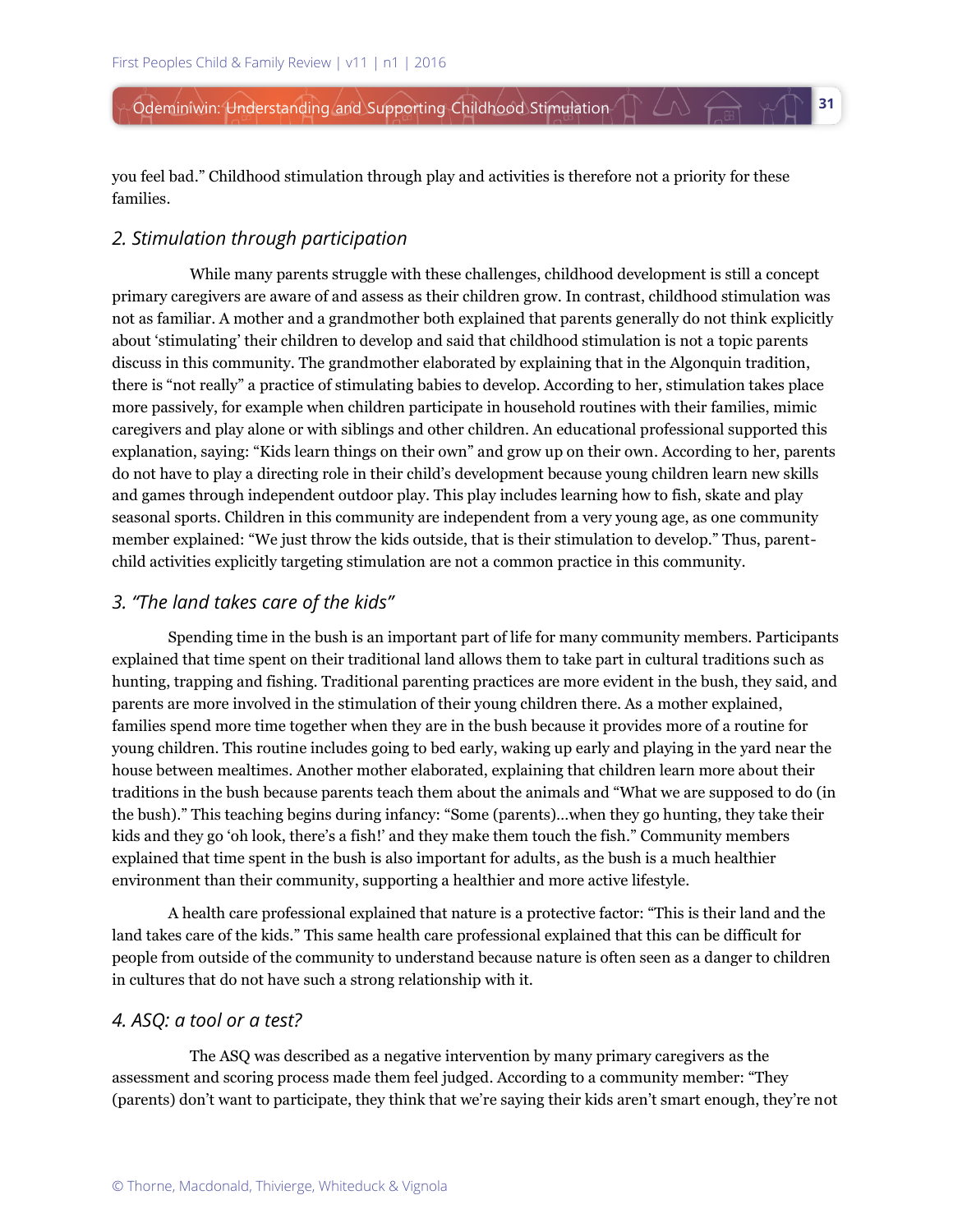taking care of them … the parents feel judged about their kids." A health care professional illustrated this point by explaining that parents see the ASQ as a test, not a tool, and therefore feel it is their fault if their child does not "do well." As a result, the activity sheet that accompanies the ASQ is seen as a treatment and only when something is wrong do parents seek help to promote development. One mother explained: "They're (parents are) just going to look at it (the activity sheet) and put it on top of their fridge and just be like 'there's nothing wrong with my kid'." An educational professional described that it was difficult to broach the topic of developmental delay without offending parents as many associate it with drug and alcohol use during pregnancy. Thus the judgment felt during scoring and the social stigma make it difficult to discuss the topic of childhood development.

**32**

 $\triangle$   $\ominus$   $\uparrow$ 

### *5. Fostering community support*

Participants were asked what they thought a useful stimulation activity could look like. A group activity, such as a playgroup, was the most common suggestion. An educational professional explained: "I find it works better when they're (parents are) in a group, they have more fun and it's more interesting for them (than doing an activity at home by themselves)." A playgroup also acts as a support group, allowing caregivers to share their experiences about parenthood and act as role models for each other. One mother shared: "When I was a new mom, I wanted somebody to tell me: 'You can do this with your new baby,' or 'You can feed her this at this age'." In addition to a group activity, participants agreed on the need for a reformatted activity sheet by reducing the writing to only five or six words per activity, including only simple activities parents would be comfortable doing at home, and adding pictures and colours. All participants agreed that some of the activities already included were a good fit such as stacking household items, scribbling and container games such as placing socks in a basket, and that some were already doing these activities at home. One mother explained that it was important to continue to use the activity sheet because it acts as an "extra push" to "involve parents more in their kids' lives."

# **Community Outcomes**

### Odeminiwin

In discussing the pilot activity with local team members, it was decided an *Odeminiwin*, meaning playgroup in Algonquin, would address the needs of the community. In accordance with the developmental literature, this activity focused on the youngest children in the community to promote stimulation from an early age. To create this playgroup, we used the Aboriginal Infant Development Policy and Procedure Manual written by the British Colombia Infant Development Program as well as participant input. The principal recommendations set out in this manual include an emphasis on familyprofessional collaboration and the inclusion of culturally-appropriate activities and materials including food, furniture, music, language and games (Office of the Provincial Advisor for AIDP, 2005). Daycare and Head Start workers and several mothers and elders were invited to help organize and provide suggestions in order to promote community ownership over the playgroup.

The Odeminiwin activity focused on activities for children below 12 months old. Families with children in this age group were invited to attend and to bring any siblings or family members in recognition of the role they play in stimulation. The Odeminiwin was attended by nine children ranging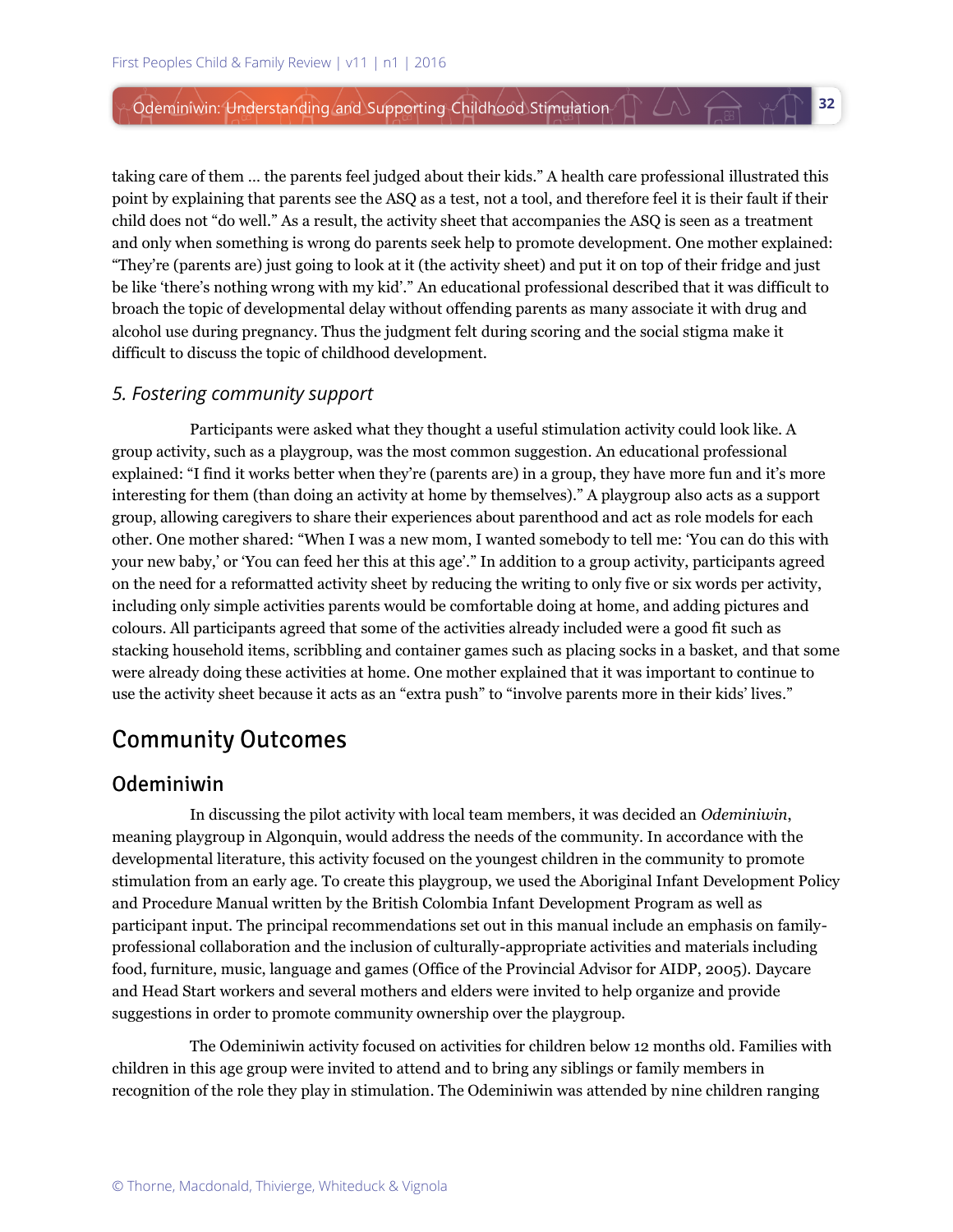from two months to six years old, and eight adult family members, including five mothers, one uncle, one grandmother and one father, and three health care professionals including the maternal-child community health worker who facilitated the activity. It included three games selected from the ASQ activity sheet (by participants) focusing on all five areas of development outlined in the ASQ (communication, gross motor, fine motor, problem solving and personal social). The games included bouncing balloons in the air, tracing the hands of family members on a piece of paper, and fitting ping pong balls into coffee cans through a hole in the lid. Food was provided at the end of the activity to promote discussion between the adults while the children continued to play. A reformatted ASQ activity sheet, including only five activities – one from each area of development – was given to participants. This version of the sheet was more colourful and with less writing as per participant suggestions.

**33**

W A WT

Outcomes of the Odeminiwin included families uniting around play, and primary caregivers with children of the same age socializing following the games. Participants and health care professionals were asked for feedback and responses were positive, with requests to continue meeting monthly. Importantly, all the health care workers agreed to stop using the ASQ. The Odeminiwin will be implemented as a way of introducing conversations about childhood development into community health services using local knowledge and expertise.

### **Discussion**

When used in different cultural settings, screening tools and activities make assumptions about parenting practices that may not be relevant to all communities. Given the inherent relationship between parenting practices and culture, we sought to explore how the use of the ASQ is perceived by primary caregivers within the Rapid Lake community, and how we could adapt a stimulation activity to locally-identified cultural traditions and parenting practices.

One of our principal findings was that although parents do think childhood development is important, they do not explicitly participate in stimulation through play while at home in Rapid Lake; during their time in the bush however, parenting traditions and roles in play are much more salient. This finding is consonant with development literature, which describes "child-directed activities" or independent play as paramount in stimulation and healthy development (Pretti-Frontczak & Bricker, 2004; Shonkoff & Phillips, 2000). Consistent interactive relationships with a primary caregiver are required to promote healthy development in early childhood, with caregivers providing environmental supports necessary for child-directed play (Cappiello & Gahagan, 2009; Shonkoff & Phillips, 2000).

Prior to this project, formal childhood stimulation efforts in Rapid Lake focused on stimulation outside of the home, either at the daycare or the elementary school. The ASQ was implemented as a means of promoting awareness of the importance of childhood stimulation at home. Our project, however, demonstrates that caregivers feel judged by this assessment process and stigmatized when their child is identified to have a developmental delay. These findings demonstrate that the ASQ had negative consequences such that primary caregivers no longer wanted to participate.

Our pilot activity, Odeminiwin, therefore aimed to adapt the ASQ activities to the needs of the community. One way we approached this goal was by focusing on Algonquin conceptions of health in structuring the activity. The Algonquins of Barrière Lake define health more broadly than the absence of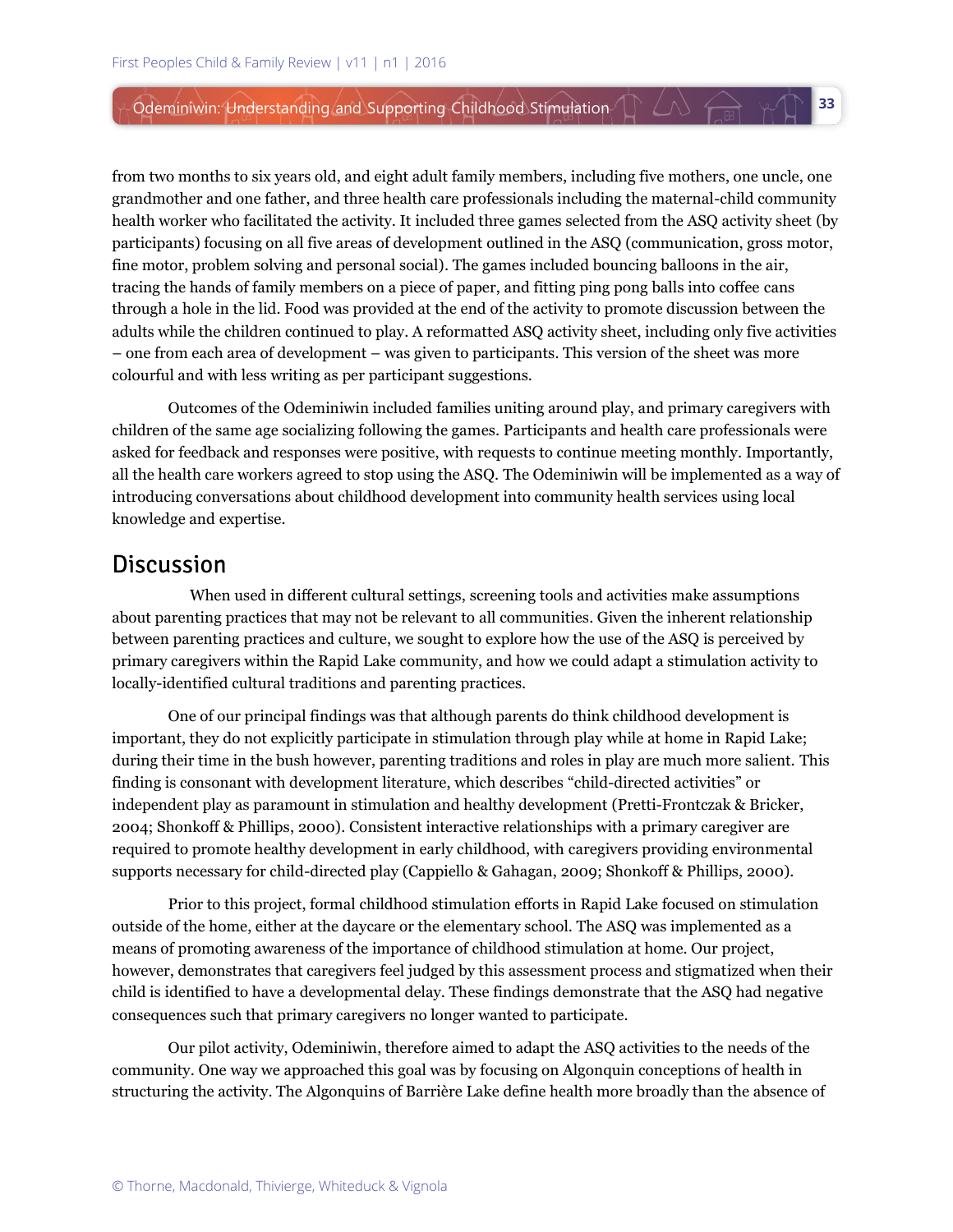illness and use the term *minimadizuin* to conceptualize health as involving mental, emotional, spiritual and physical components (Wakani, Macdonald, Carnevale, Bernier & Wawatie, 2013). *Minimadizuin* involves caring for oneself, one's family and one's community (Wakani et al., 2013). Another concept of health used in this community is *minododazin*, a term for self-respect which extends beyond respecting the individual to include family, community and the environment (Kooiman et al. 2012). In recognition of these concepts, the healthy development of a child cannot be separated from the health of their family and community. Odeminiwin therefore aims to provide a more sustainable activity through community-wide involvement in childhood stimulation and play (Ball, 2012).

**34**

 $\triangle$   $\triangle$   $\mathbb{R}$ 

This study had two main challenges. First, the time frame in which the study was completed was only four months. Secondly, in ethnographic research the researcher has the dual role of collecting and analyzing data; while this can introduce biases into the research, such bias can be both controlled and used as a strength through member checking, peer debriefing and reflective fieldnotes (Polit & Beck, 2008).

The findings and outcomes of the project were shared with the community through a presentation held at the Day Centre and later shared with the McGill community. Through this process, the health care staff in Rapid Lake were able to learn about local parenting practices and incorporate this knowledge into their practice.

## Conclusions

The legacy of historical trauma on parenting practices in Rapid Lake compounds the high prevalence of socioeconomic risk factors for delayed childhood development in Aboriginal communities. These realities highlight the need for community supports to promote healthy childhood development. This project explored the perceptions of primary caregivers regarding the use of the ASQ. When negative experiences of judgment, stigma and blame were identified, a community based participatory approach was used to drive the adaptation of a community driven activity to promote stimulation through play for families while they are in Rapid Lake, when the cultural traditions of the bush are not available.

# **References**

- Ayres, L., Kavanaugh, K., & Knafl, K.A. (2003). Within-case and across-case approaches to qualitative data analysis. *Qualitative Health Research*, 13(6), 871-883.
- Ball, J. (2008). Promoting Equity and Dignity for Aboriginal Children in Canada. *IRPP Choices,* 14(7).
- Ball, J. (2012). Promoting education equity for Indigenous children in Canada through quality early childhood programs. In J. Heyman (Ed.), *Increasing equity in education: Successful approaches from around the world* (pp. 282-312). Oxford University Press.
- Benzies, K., Tough, S., Edwards, N., Mychasiuk, R., & Donnelly, C. (2011). Aboriginal children and their caregivers living with low income: Outcomes from a two-generation preschool program. *Journal of Child and Family Studies*, *20*, 311-318.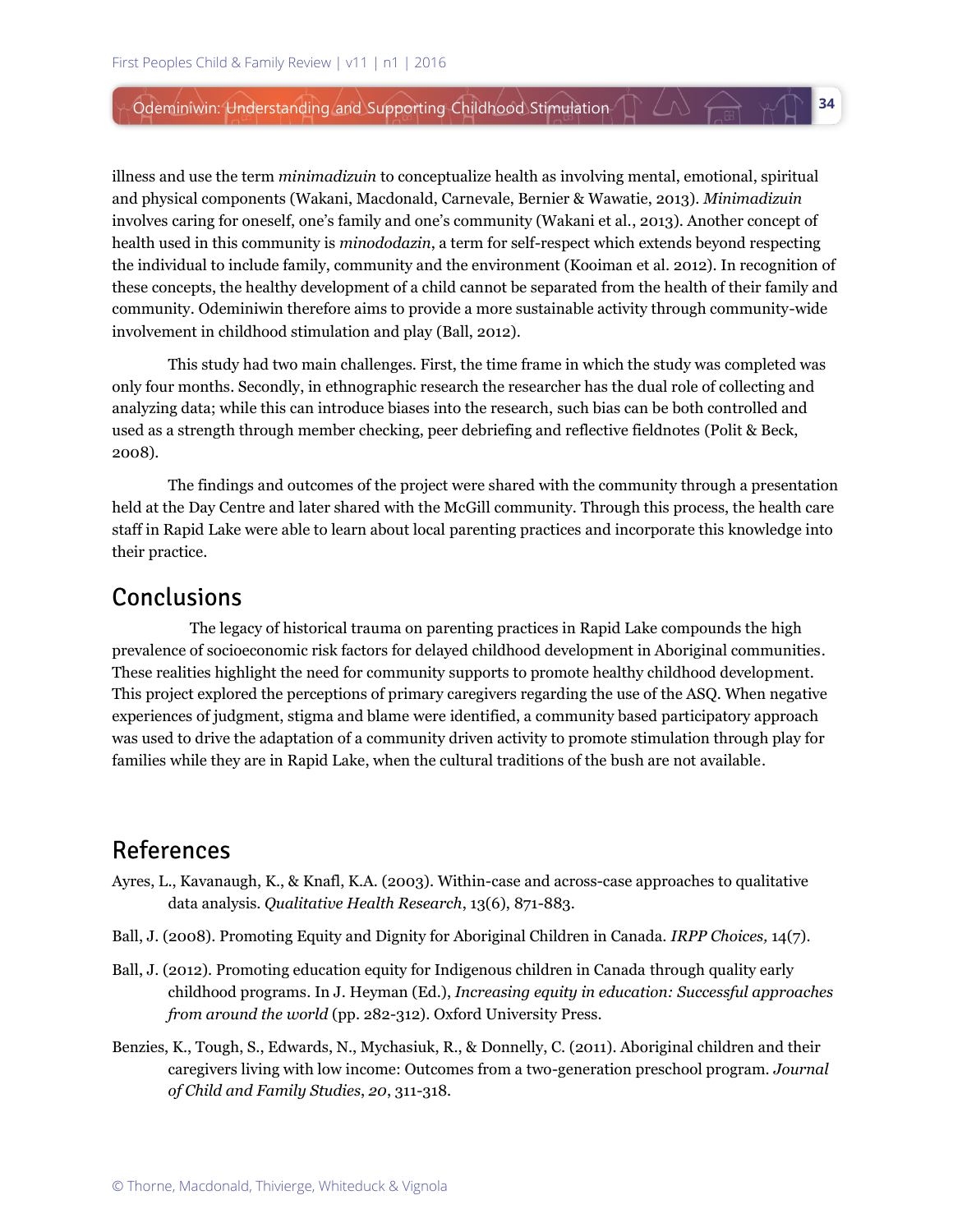Bernard, H.R. (2002). *Research methods in anthropology: Qualitative and quantitative approaches.* 3rd ed. Walnut Creek: Altamira Press.

- Bornstein, M., Haynes, O., Pascual, L., Painter, K., & Galperin, C. (1999) Play in two societies: pervasiveness of process, specificity of structure. *Child Development*, *70*, pp.317-331.
- Cappiello, M. M., & Gahagan, S. (2009). Early child development and developmental delay in Indigenous communities. *Pediatric Clinics of North America*, *56*(6), 1501-1517.
- Chandler, M. J., & Lalonde, C. (1998). Cultural continuity as a hedge against suicide in Canada's First Nations. *Transcultural Psychiatry*, *35*(2), 191-219.
- Canadian Institutes of Health Research (CIHR), Natural Sciences and Engineering Research Council of Canada, and Social Sciences and Humanities Research Council of Canada, *Research Involving the First Nations, Inuit and Métis Peoples of Canada, in Tri-Council Policy Statement: Ethical Conduct for Research Involving Humans,* December, 2014. Retrieved February 18, 2016, from http://www.pre.ethics.gc.ca/eng/policy-politique/initiatives/tcps2-eptc2/chapter9-chapitre9/
- Cresswell, J.W. (2003). *Research design: Qualitative, quantitative, and mixed methods approaches.*  Second edition. Thousand Oaks, CA: Sage Publications Inc.
- Cruz, E.V., & Higginbottom, G. (2013). The use of focused ethnography in nursing research. *Nurse Researcher,* 20, 36-43.
- Dionne, C., McKinnon, S., & Squires, J. (2010). Le depistage des retards de developpement chez les jeunes enfants d'une communaute des Premières Nations. *First Peoples Child and Family Review*, *5*(2), 117-123.
- Dionne, C., McKinnon, S., Squires, J, & Clifford, J. (2014). Developmental screening in a Canadian First Nation (Mohawk): psychometric properties and adaptations of ages & stages questionnaire (2nd edition). *BMC Pediatrics, 14*(1), 23.
- Dion-Stout, M., & Jodoin, N. (2006). *MCH Screening Tool project: Final Report*. Canada: the Maternal & Child Health Program. First Nations and Inuit Health Branch.
- Elbers, J., Macnab, A., McLeod, E., & Gagnon, F. (2007). The Ages and Stages Questionnaires: feasibility of use as a screening tool for children in Canada. *Canadian Journal of the Society of Rural Physicians of Canada*, *13*(1), 9-14.
- Greenwood, M. (2006). Children are a gift to us: Aboriginal-specific early childhood programs and services in Canada. *Canadian Journal of Native Education*, *29*(1), 12-28.
- Health Canada. (2011). *Honouring our strengths: A renewed framework to address substance use among First Nations people in Canada.* Ottawa: author. Retrieved February 21, 2016, from http://nnapf.com/honouring-our-strengths-full-version/
- Ing, Rosalyn. (2006). Canada's Indian residential schools and their impacts on mothering. In Lavell-Harvard, D.M., & Lavell, J.C. (Eds.), Until our hearts are on the ground: Aboriginal mothering, oppression, resistance and rebirth (157-172). Toronto, Canada: Demeter Press.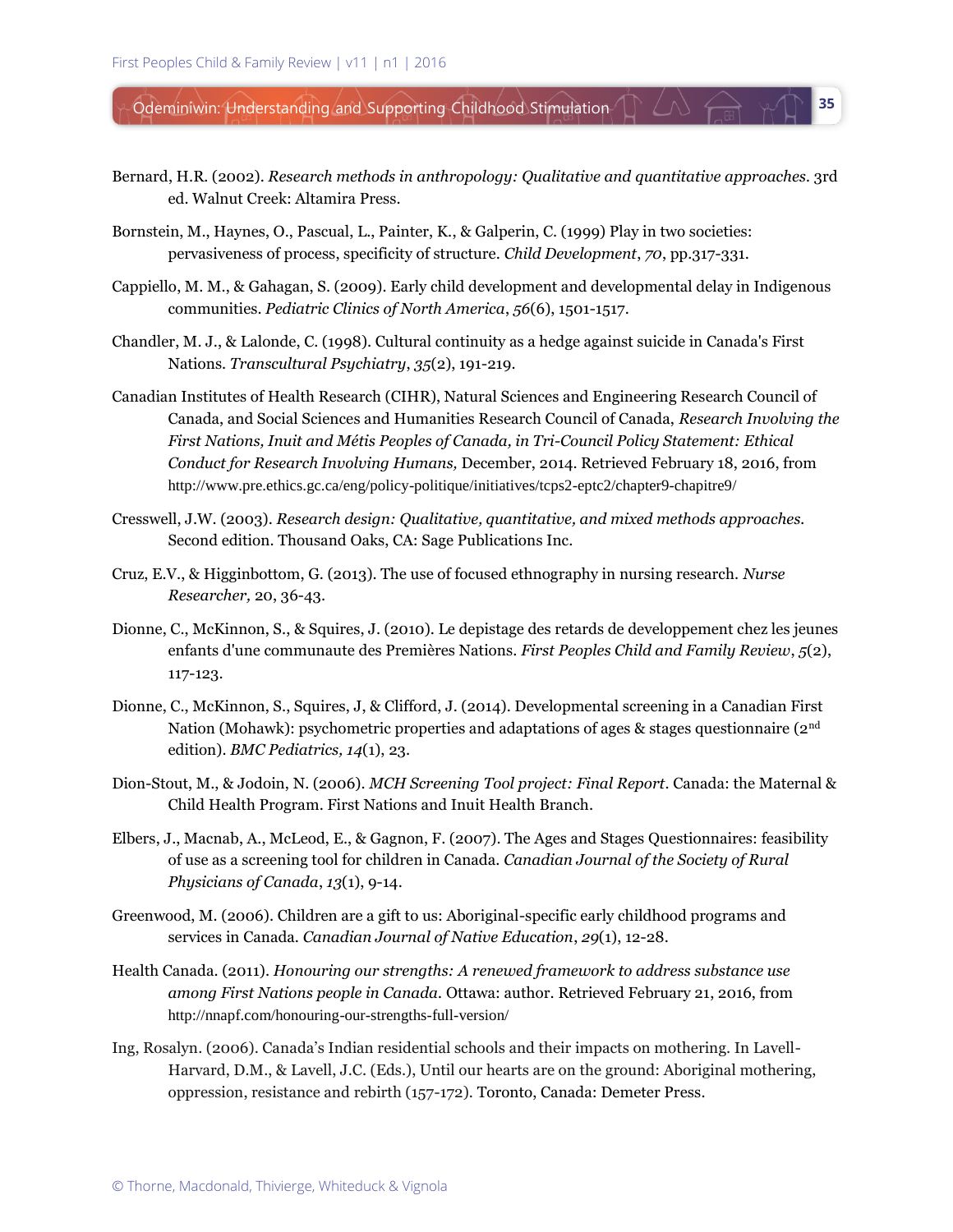Ingleton, C., & Seymour, J. E. (2001). Analysing qualitative data: examples from two studies of end-of-life care. *International journal of palliative nursing*,*7*(5), 227-233.

- Keating, D.P. & Hertzman, C. (Eds.) (1999). *Developmental health and the wealth of nations.* New York, NY: The Guilford Press.
- Kooiman H., Macdonald, M.E., Carnevale, F.A., Pineda, C., Nottaway, W., & Vignola, S. (2012). Minododazin: Translating an Algonquin tradition of respect into youth well-being in Rapid Lake, Quebec. *Pimatisiwin, A Journal of Indigenous and Aboriginal Community Health, 10*(1), 1-15.
- Lang, C., Macdonald, M.E., Carnevale, F.A., Levesque, M.J., & Decoursay, A. (2010). Kadiminekak kiwabigonem: Barriers and facilitators to fostering community involvement in a prenatal program in an Algonquin community. *Pimatisiwin, A Journal of Indigenous and Aboriginal Community Health, 8*(1), 55-81.
- Lepage, P. (2009). *Aboriginal peoples fact and fiction* (2nd ed.). Quebec: Commission des droits de la personne et des droits de la jeunesse.
- Lincoln, Y.S., & Guba, E.G. (1985). Naturalistic inquiry. Newbury Park, CA: Sage Publications.
- Maggs‐Rapport, F. (2001). 'Best research practice': In pursuit of methodological rigour. *Journal of Advanced Nursing,* 35(3), 373-383.
- McCain, M.N. & Mustard, J.F. (2002). *The Early Years Study, Three Years Later.* Toronto, ON: Publications Ontario.
- McCain, H. N., Mustard, J. F., & Shanker, D. (2007). *Early Years Study 2: Putting Science into Action*. Toronto, Canada: Council for Early Child Development.
- McWilliam, R. A. (2000). Reporting qualitative studies. *Journal of Early Intervention, 23(2), 77-80.*
- NAHO. (2012). About. In *National Aboriginal Health Organization (NAHO)*. Retrieved March 25, 2013, from <http://www.naho.ca/about/>
- O'Donnell, V., & Wallace, S. (2015). First Nations, Metis and Inuit Women. In *Statistics Canada*. Retrieved February 18, 2016, from http://www.statcan.gc.ca/pub/89-503-x/2010001/article/11442 eng.htm#a7.
- Office of the Provincial Advisor for Aboriginal Infant Development Programs. (2005, April). Aboriginal infant development program of British Columbia policy and procedures manual. In *Office of the Provincial Advisor for Aboriginal Infant Development Programs*. Retrieved October 19, 2013
- Polit, D.,F. & Beck, C.T. (2008). Nursing research: Generating and assessing evidence for nursing practice. 8th edition. Philadephia, PA: Lippincott, Williams & Wilkins.
- Pretti-Frontczak, K., & Bricker, D. (2004). *An activity-based approach to early intervention* (3rd ed.). Baltimore, MD: Paul H Brookes Publishing Co.
- Report of the Royal Commission on Aboriginal Peoples, (1996). Vol. 1, Ottawa, ON: Minister of Supply and Services Canada.